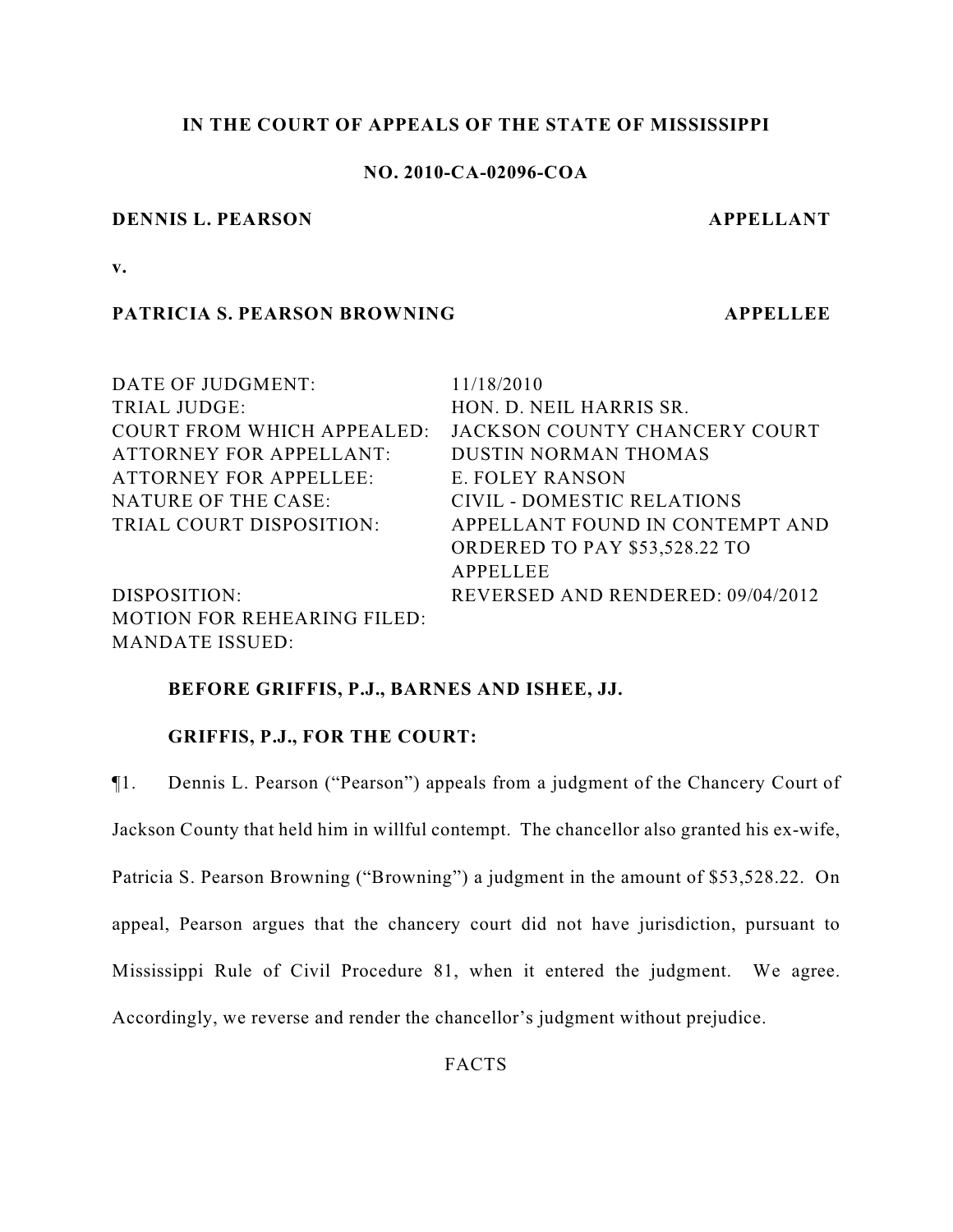$\P$ 2. Pearson filed a petition for custody of one of the parties' children, a reduction in child support, and contempt. He based the contempt allegation on Browning's failure to list both of the children's savings bonds as required by the Final Judgment of Divorce. Browning's counterclaim and "motion," the only claims tried on November 3, 2010, were for contempt. She argued that Pearson had not paid part of his retirement that the original divorce decree had ordered him to pay to her.

¶3. On February 2, 2009, the chancery court dismissed all of Pearson's claims with prejudice. Pearson was *not* present.

¶4. The court set a new date of August 6, 2009, to hear Browning's claims. There is no order on or before August 6, 2009, that set the trial date from August 6, 2009 to November 3, 2010. There is a court administrator's notice, dated June 11, 2010, that set the trial date for November 3, 2010.

¶5. On November 1, 2010, Pearson received a letter, dated October 15, 2010, from Browning with the date of trial listed as November 3, 2010. Pearson filed a letter with the court that complained of the short notice. On November 3rd, Pearson appeared before the chancery court pro se and inartfully contested his inability to prepare a defense and bring witnesses on such short notice. Pearson moved for a continuance. The chancery court denied the motion and proceeded with the trial. On November 18, 2010, the chancery court entered an order for Pearson to pay \$53,528.22 to Browning.

 $\frac{1}{1}$ . The parties have two children, one of whom had reached the age of majority.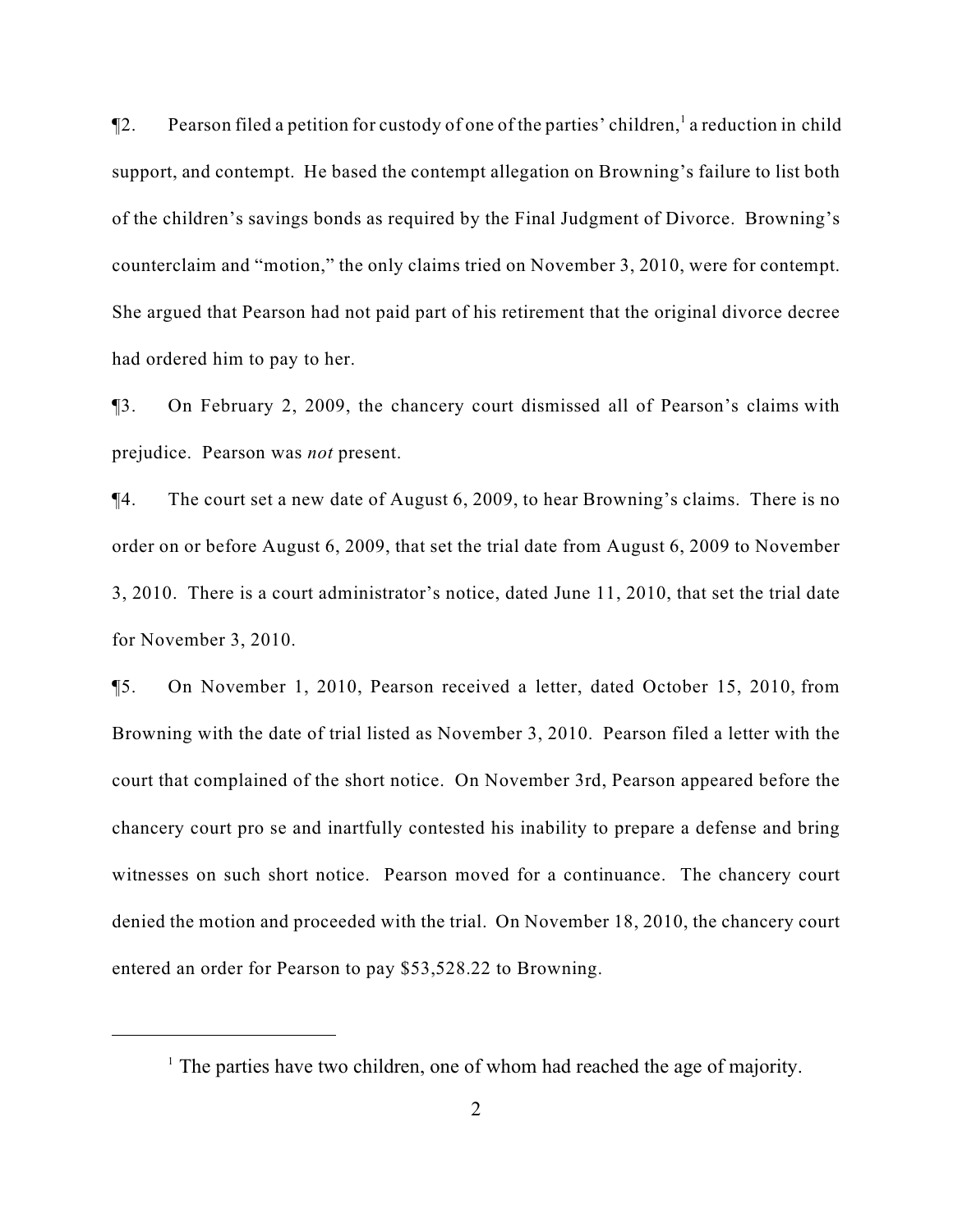### ANALYSIS

¶6. This Court uses a de novo standard when reviewing questions concerning jurisdiction. *Sanghi v. Sanghi*, 759 So. 2d 1250, 1252 (¶7) (Miss. Ct. App. 2000). "This Court is in the same position as the trial court, with all the facts set out in the pleadings or exhibits." *Id.* (citing *Sorrells v. R. & R. Custom Coach Works, Inc.*, 636 So. 2d 668, 670 (Miss. 1994).

 $\P$ 7. In this case, jurisdiction is governed by Mississippi Rule of Civil Procedure 81(d)(2), because it includes the "modification or enforcement of custody, support, and alimony judgments" and "contempt."

¶8. A Rule 81 summons is necessary to begin dormant domestic actions listed in Rule 81(d). A Rule 81 summons is not a Rule 4 summons. *See* M.R.C.P. 4. A Rule 81 summons gives notice to the *defendant* of the date, time, and place to appear. It does not require a response. A Rule 4 summons requires a written response in thirty days. A Rule 4 summons and a Rule 5 notice have no effect with Rule 81 matters. *Sanghi*, 759 So. 2d at 1253 (¶¶11, 14) (citing *Leaf River Forest Prods., Inc.*, 661 So. 2d 188, 194 (Miss. 1995); *Powell v. Powell*, 644 So. 2d 269, 273-74 (Miss. 1994)); *see* M.R.C.P. 5.

¶9. In a matter that requires a Rule 81 summons and does not use a Rule 81 summons, the resulting judgment is void because it is made without jurisdiction over the parties. *See Bryant, Inc. v. Walters*, 493 So. 2d 933, 938 (Miss. 1986); *Duvall v. Duvall*, 224 Miss. 546, 555, 80 So. 2d 752, 755 (1955); *Roberts v. Roberts*, 866 So. 2d 474, 476-77 (¶¶7-8) (Miss. Ct. App. 2003). If an action under Rule  $81(d)(1)$  or (2) "is not heard on the day set for hearing, it may by order signed on that day be continued to a later day for hearing without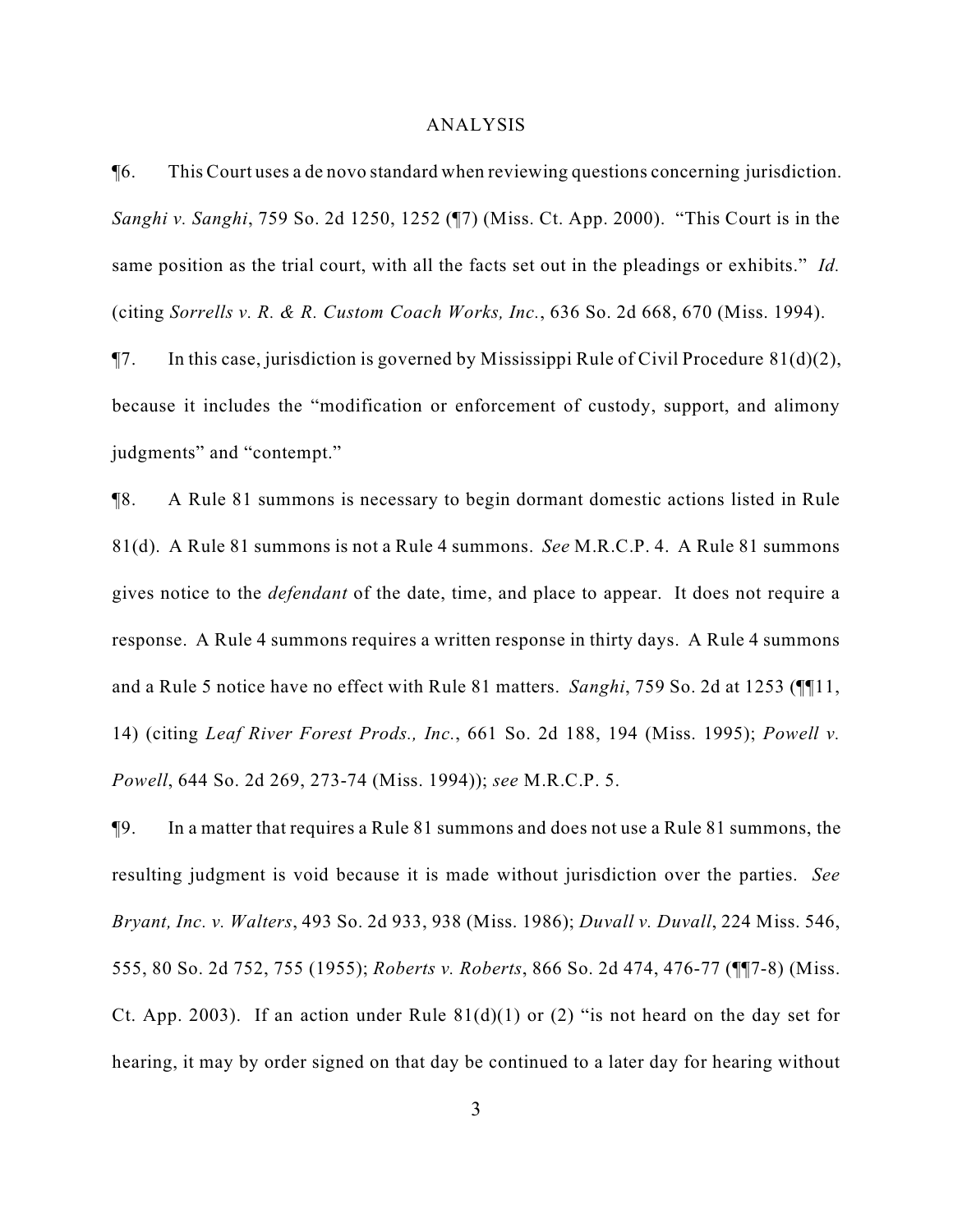additional summons on the defendant or respondent." M.R.C.P. 81(d)(5). For no additional Rule 81 summons to be required, the order that continues the trial date must be signed on or before the original trial date.

 $\P$ 10. In this appeal, Pearson argues that Browning failed to comply with Rule 81(d)(5). Specifically, Pearson argues that jurisdiction lapsed because a court administrator's notice changed the trial date of January 22, 2008 to January 23, 2008; an order dated October 24, 2008 changed the trial date of September 18, 2008 to February 2, 2009; a court administrator's notice dated June 11, 2010 changed the trial date of August 6, 2009 to November 3, 2010; and Pearson received a letter on November 1, 2010 about the November 3, 2010 trial.

¶11. Our review is limited to events that occurred after February 2, 2009. Because Pearson was the plaintiff prior to February 2, 2009, he cannot properly raise a jurisdictional issue before that date. By the fact that a plaintiff brought his claim, he consents to personal jurisdiction in that court. *Keeton v. Hustler Magazine, Inc.*, 465 U.S. 770, 775, 779 (1984). ¶12. Rule 81(d)(5) governs the need for additional summons on the *defendant*. Before February 2, 2009, Pearson simply was not entitled to a Rule 81 summons because he was the plaintiff.

¶13. On February 2, 2009, the chancery court dismissed all of Pearson's claims with prejudice. The only claims left before the court were Browning's contempt claims against Pearson. Hence, after February 2, 2009, Pearson was no longer the plaintiff.

¶14. Whether an additional Rule 81 summons was required and, thus, whether the chancery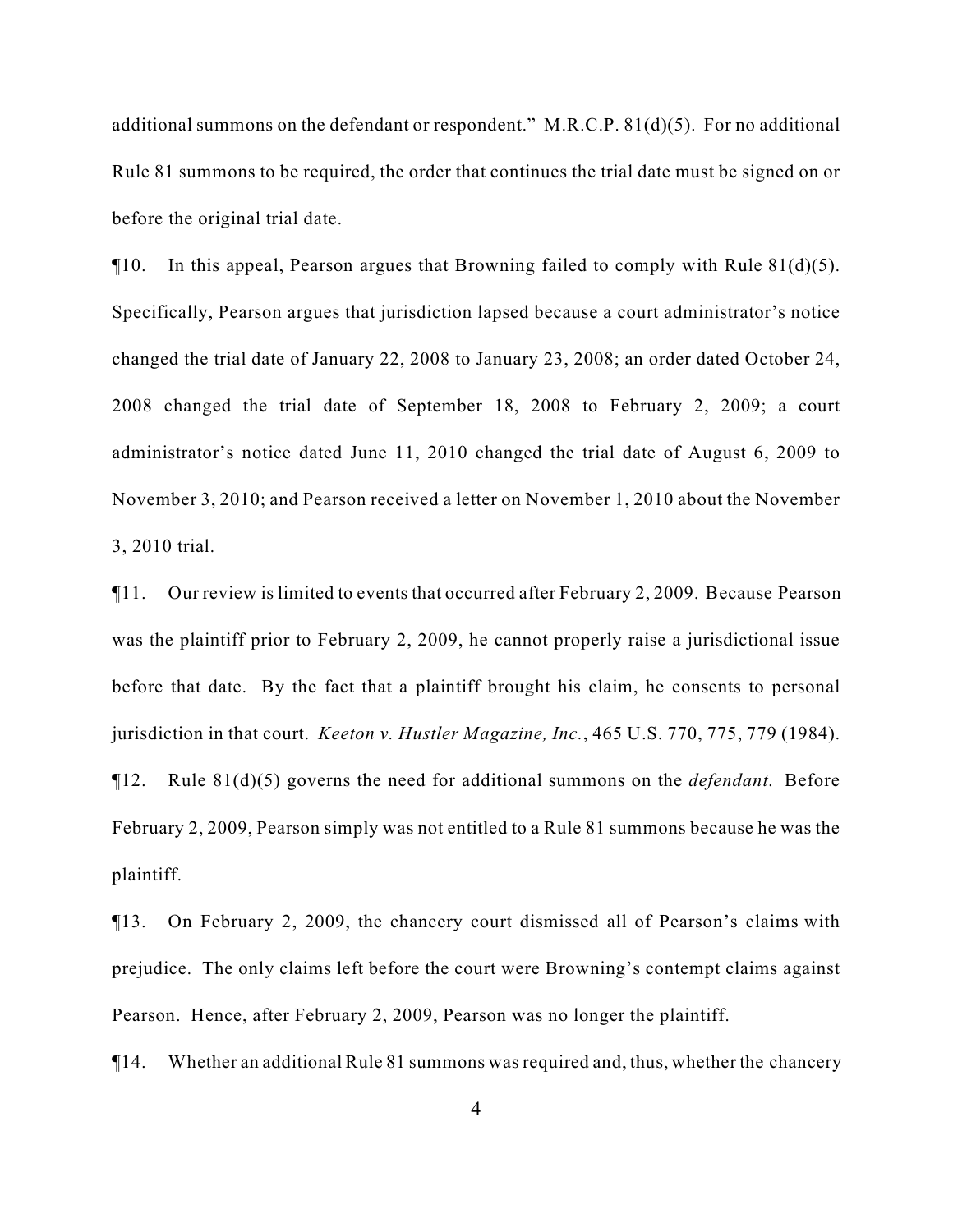court had jurisdiction over Pearson on November 3, 2010, depends on: (1) whether Browning's "motion" was actually a petition for contempt; (2) whether the court administrator's notice was sufficient to substitute for the lack of a Rule 81 summons; (3) whether Pearson's case is similar to *Bailey v. Fischer*, 946 So. 2d 404 (Miss. Ct. App. 2006); and (4) whether Pearson made an appearance, thereby waiving the lack of a Rule 81 summons. We conclude with whether the judgment entered in November 2010 was void.

# *1. Whether Browning's "motion" was actually a petition for contempt*.

¶15. Browning filed a motion for a retirement-benefits order on July 30, 2008. Browning argues the document was a motion and service of it was governed by Rule 5 of the Mississippi Rules of Civil Procedure. As defined by Black's Law Dictionary 360 (9th ed. 2009), civil contempt is the "failure to obey a court order that was issued for another party's benefit." In the original divorce proceeding, Pearson had been ordered to pay Browning a portion of his retirement benefits. It is that original order which Browning sought to enforce through her "motion." Browning's "motion" is actually a petition for contempt. Rule 81(d)(6) only authorizes Rule 5(b) notice for temporary hearings. The matters here are not temporary hearings.

¶16. The parties in *Carter v. Carter*, 735 So. 2d 1109, 1112 (¶6) (Miss. Ct. App. 1999), "persist[ed] in calling their pleadings 'motions,' [though] the comment [to Rule 81(d)] specifically states that '[i]nitiating Rule 81(d) actions by 'motion' is not intended.'" "[I]t is envisioned that these recurring disputes[,] including contempt and custody modification proceedings, will be brought to the court's attention 'by complaint or petition only.'" *Id.*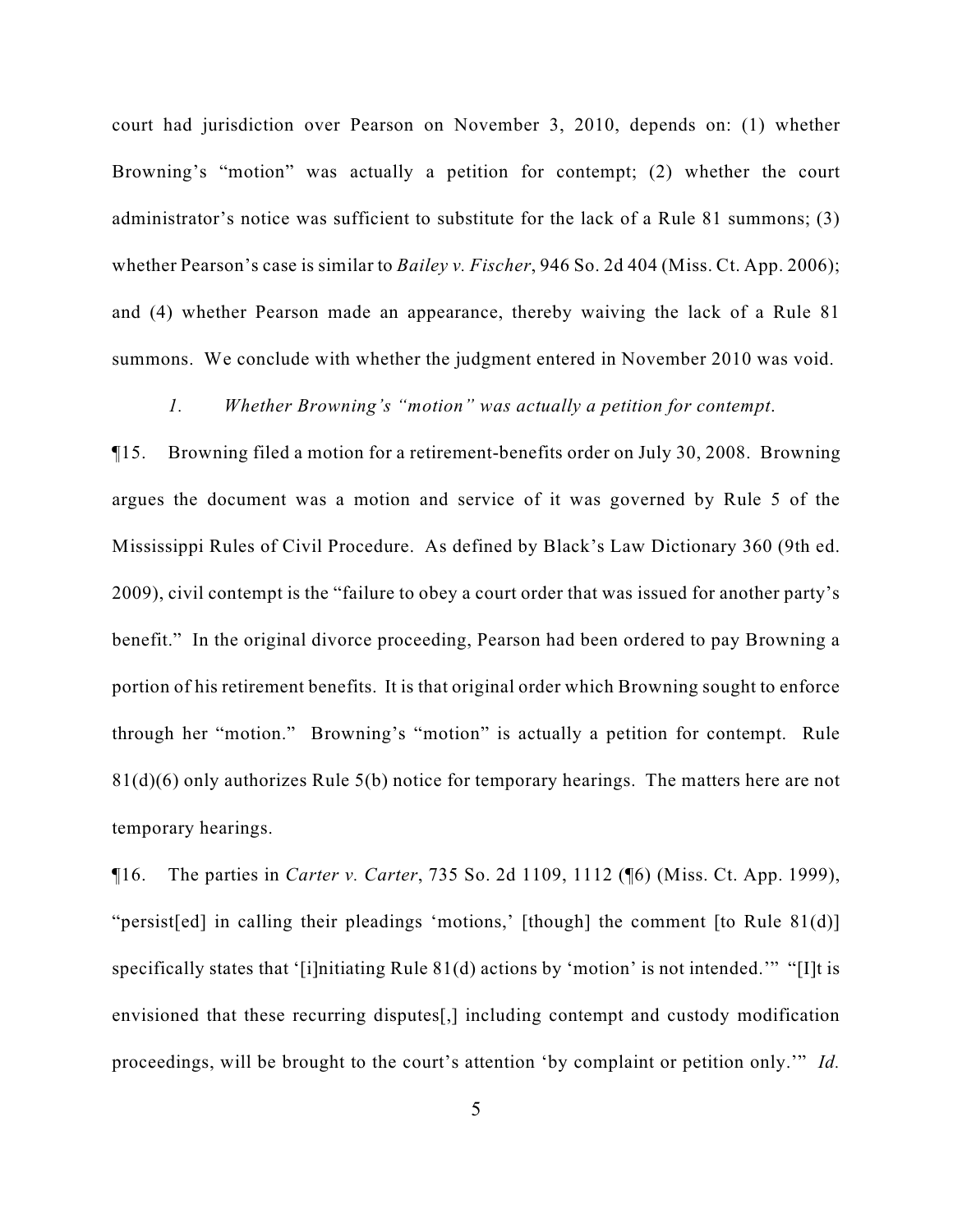(citing M.R.C.P. 81 cmt.). Rule  $81(d)(3)$  "provides instruction for initiating contempt actions." *Barfield v. State*, 749 So. 2d 331, 333 n.1 (Miss. Ct. App. 1999) (addressing a motion for contempt as a petition). "[F]iling a 'motion' is not proper procedure . . . ." *Glass v. Glass*, 857 So. 2d 786, 792 (¶22) (Miss. Ct. App. 2003) (Bridges, J., concurring); *see also Magee v. Magee*, 754 So. 2d 1275, 1281 (¶15) (Miss. Ct. App. 1999). Parties should begin "proceeding[s] with a properly served complaint or petition." *Glass*, 857 So. 2d at 792 (¶22). ¶17. Calling a "petition for contempt" a "motion" and using motion procedures with contempt actions is incorrect according to Rule 81. *Harris v. Harris*, 879 So. 2d 457, 458 n.1 (Miss. Ct. App. 2004). We recognized in *Sanghi* that the petitions there were denominated and noticed procedurally as "motions." No summons was included with those "motions," just as in the instant case. *See Sanghi*, 759 So. 2d at 1253 (¶10). A petition, not a motion, is to be filed where a party is seeking contempt. *Id.* at 1255 (¶26).

¶18. Motions may be served by first-class mail. M.R.C.P. 5(b). The procedural mechanisms that apply to motions do not apply to contempt matters. *Sanghi*, 759 So. 2d at 1256 (¶30). This has been the case since 1986 when Rule 81 was amended to that effect. Accordingly, service by mail of only Browning's "motion," without a Rule 81 summons, was not appropriate.

# *2. Whether the court administrator's notice was sufficient to substitute for the lack of a Rule 81 summons.*

¶19. Pearson was entitled to the rights of a defendant after February 2, 2009. In February 2009, the chancery court set a new trial date of August 6, 2009, to hear Browning's claims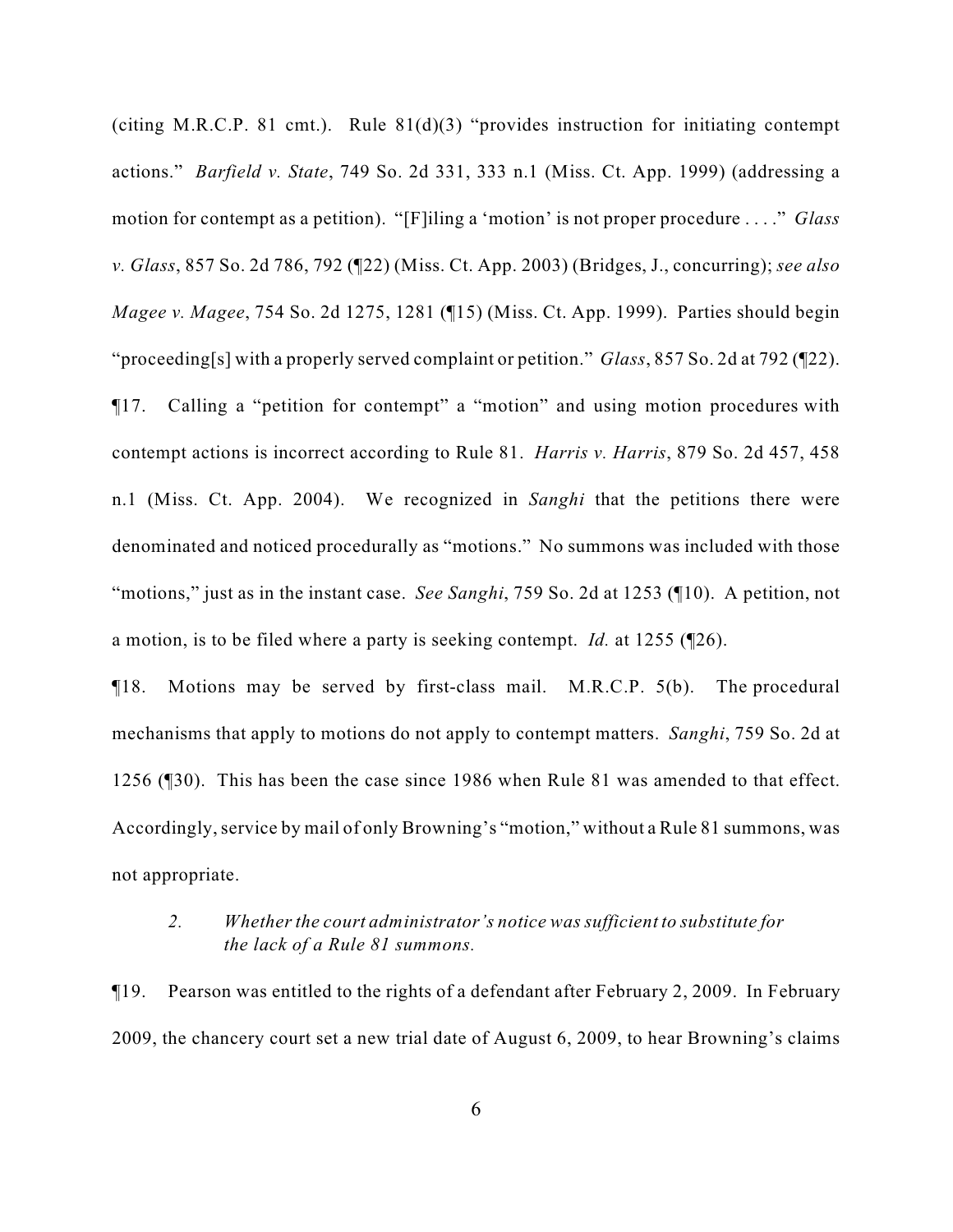against Pearson. On August 6, 2009, there was no court order or clerk's setting, as required by Rule 81(d)(5) if no additional Rule 81 summons was issued on or before the original trial date, that changed the trial date from August 6, 2009 to November 3, 2010.

¶20. Also, on or before August 6, 2009, there was no court administrator's notice that changed the trial date. The court administrator did not send notice of the trial-date change from August 6, 2009 to November 3, 2010, until ten months after August 6, 2009.

¶21. The court administrator's notice of the change from August 6, 2009 to November 3, 2010, was not a Rule 81(d) summons. It did provide some of the relevant information. But, Rule 81 requires that a party be told the time and place to appear and that no answer is required. *See* M.R.C.P. 81(d)(4)-(5). The administrator's notice did not provide all of this information.

¶22. The chancery court here used a court administrator's notice in lieu of a Rule 81(d) summons. Rule 81 does allow the court *clerk* to set matters for a hearing. M.R.C.P 81(d)(5). We have previously "read that [rule] to permit the clerk to set the date and time for hearings without the need for a chancellor's signature on an *order*." *Sanghi*, 759 So. 2d at 1256 (¶29) (emphasis added). However, that part of the rule "is not an authorization for the chancellors of a district to bypass the summons requirement by using [a] court administrator['s] notice, even if there were a local rule adopted providing for that." *Id.* "[A]n order entered on that day [originally set] may continue the cause to a later date without a new summons being issued." *Sanghi*, 759 So. 2d at 1257 (¶32); *see also* M.R.C.P. 81(d)(5).

¶23. A Rule 81 summons must be issued if a set trial date is not continued on or before that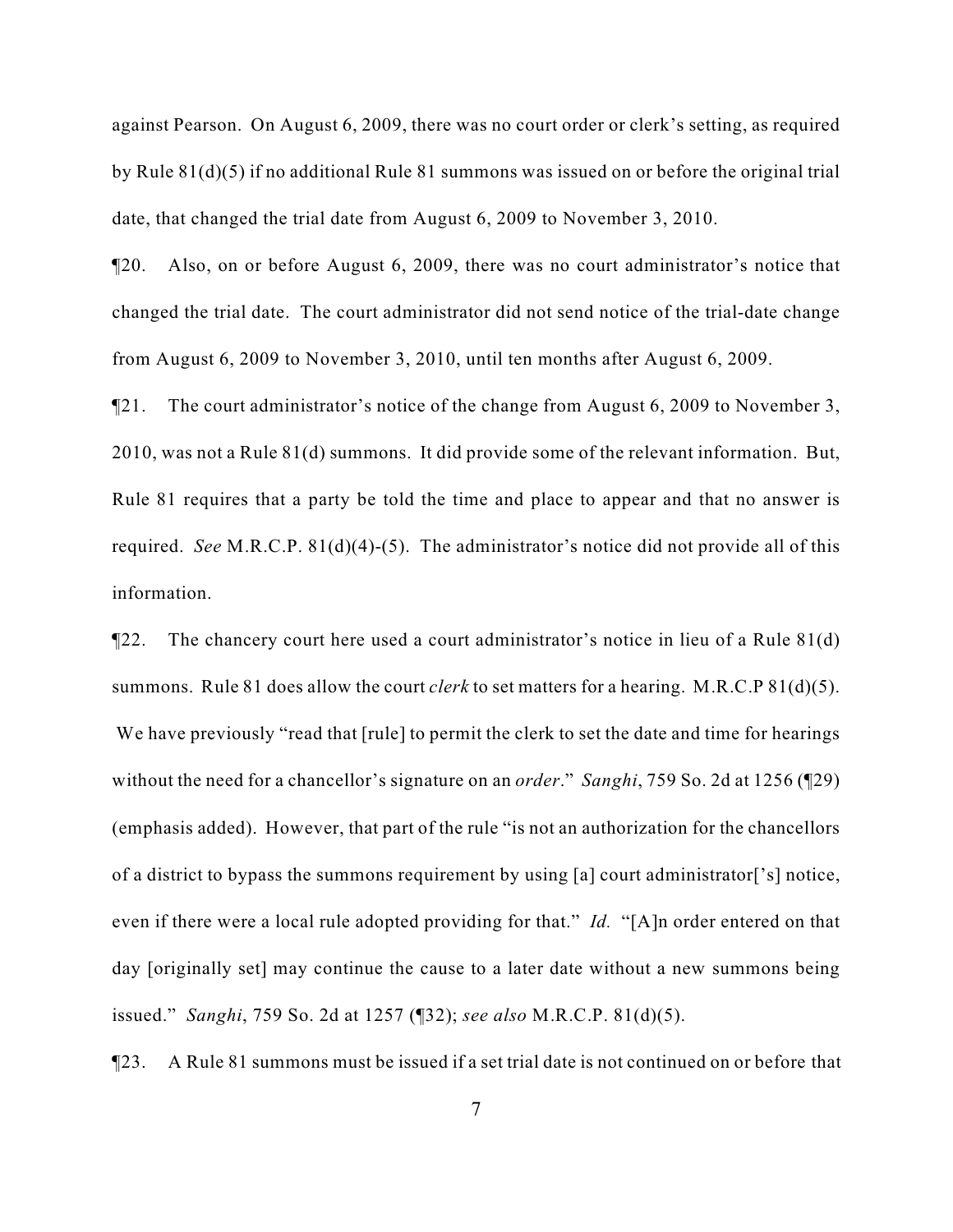trial date. Therefore, the court administrator's notice in June 2010, resetting the August 6, 2009 trial date to November 3, 2010, was not sufficient to constitute proper process and service of Pearson under Rule 81.

## *3. Whether Pearson's case is similar to* Bailey v. Fischer.

¶24. Browning argues that the instant case is similar to *Bailey v. Fischer*. There, the defendant's attorney had requested a continuance from the plaintiff's attorney. *Bailey*, 946 So. 2d at 406 (¶3). The plaintiff agreed to the schedule change. *Id.* The court administrator issued notice of the new hearing date, August 6, 2002. Both attorneys appeared on that date. *Id.* The chancellor postponed the matter. *Id.* Both attorneys went to the court administrator, who then issued a new notice for August 12, 2002. *Id.* At the hearing on August 12, 2002, the defendant was held in contempt. *Id.* The defendant argued that there was no jurisdiction because no new Rule 81 summons was issued. *Id.* at (¶7).

¶25. The essence of the *Bailey* decision is that a party cannot ask for the scheduling change, agree to it, and then, using the scheduling change that he requested, offensively argue improper notice. *Id.* We found "the postponements of th[e] hearing were at the initiation and agreement of [the defendant's] own counsel . . . ." *Id.* at 409 (¶16). The defendant had an "unimpaired opportunity for an aggressive defense." *Id.* Thus, in *Bailey*, the defendant waived "any defects in the issuance of the notice by the court administrator." *Id.*

¶26. Here, there were no mutual agreements between parties about the dates. Pearson had been proceeding pro se since May 2008. Pearson made no requests to change the August 6,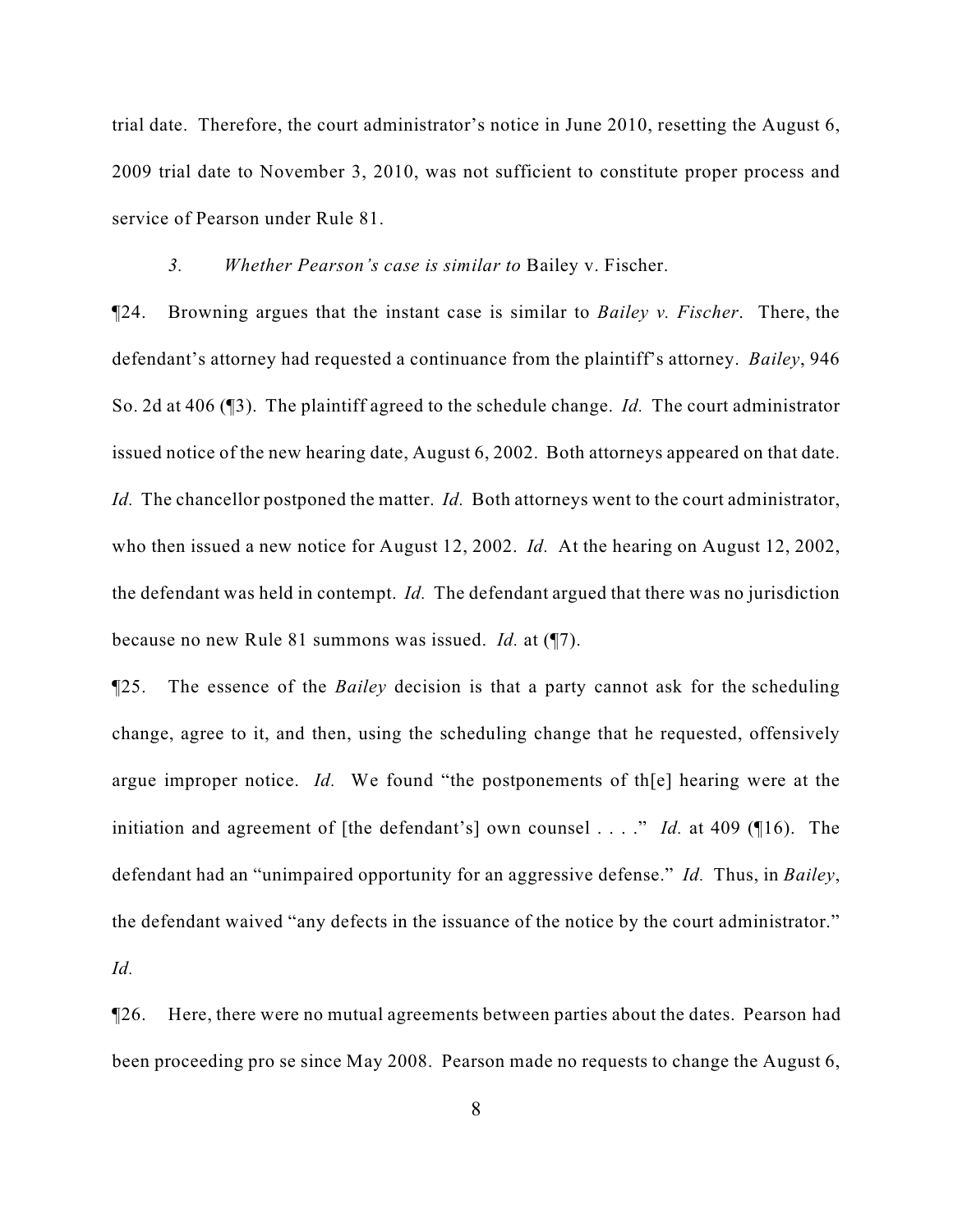2009 trial date. The two days' actual notice did not afford Pearson an "unimpaired opportunity for an aggressive defense." *Id.*

¶27. Four years after *Bailey*, this Court still instructed that "in Rule 81 matters, a Rule 81 summons must be issued; otherwise, service is defective." *Clark v. Clark*, 43 So. 3d 496, 499 (¶12) (Miss. Ct. App. 2010). "Actual notice does not cure defective process." *Id.* In Pearson's case, a Rule 81 summons was not issued when it should have been. Pearson's case is not similar to *Bailey*.

# *4. Whether Pearson made an appearance, thereby waiving lack of a Rule 81 summons.*

¶28. At this stage of the analysis, we have concluded that Browning's "motion" was a petition for contempt; an additional Rule 81 summons should have been issued in June 2010 instead of a court administrator's notice; and Pearson's case is unlike *Bailey*. The only avenue where the chancery court still would have jurisdiction over Pearson on November 3, 2010, is if Pearson waived the lack of a Rule 81 summons by appearing.

¶29. "The most expansive definition of 'appearance'" is "when 'the non-movant has manifested to the movant a clear intent to defend the suit.'" *Sanghi*, 759 So. 2d at 1257 (¶34). The defendant has to have "done something to waive his right to insist upon proper service." *Id.* at 1258 (¶36).

¶30. In *Chasez v. Chasez*, 957 So. 2d 1031, 1037 (¶15) (Miss. Ct. App. 2007), we held the defendant had waived his objection to service of process. The plaintiff filed a petition for contempt and mailed notice without a Rule 81 summons. *Chasez*, 957 So. 2d at 1033-34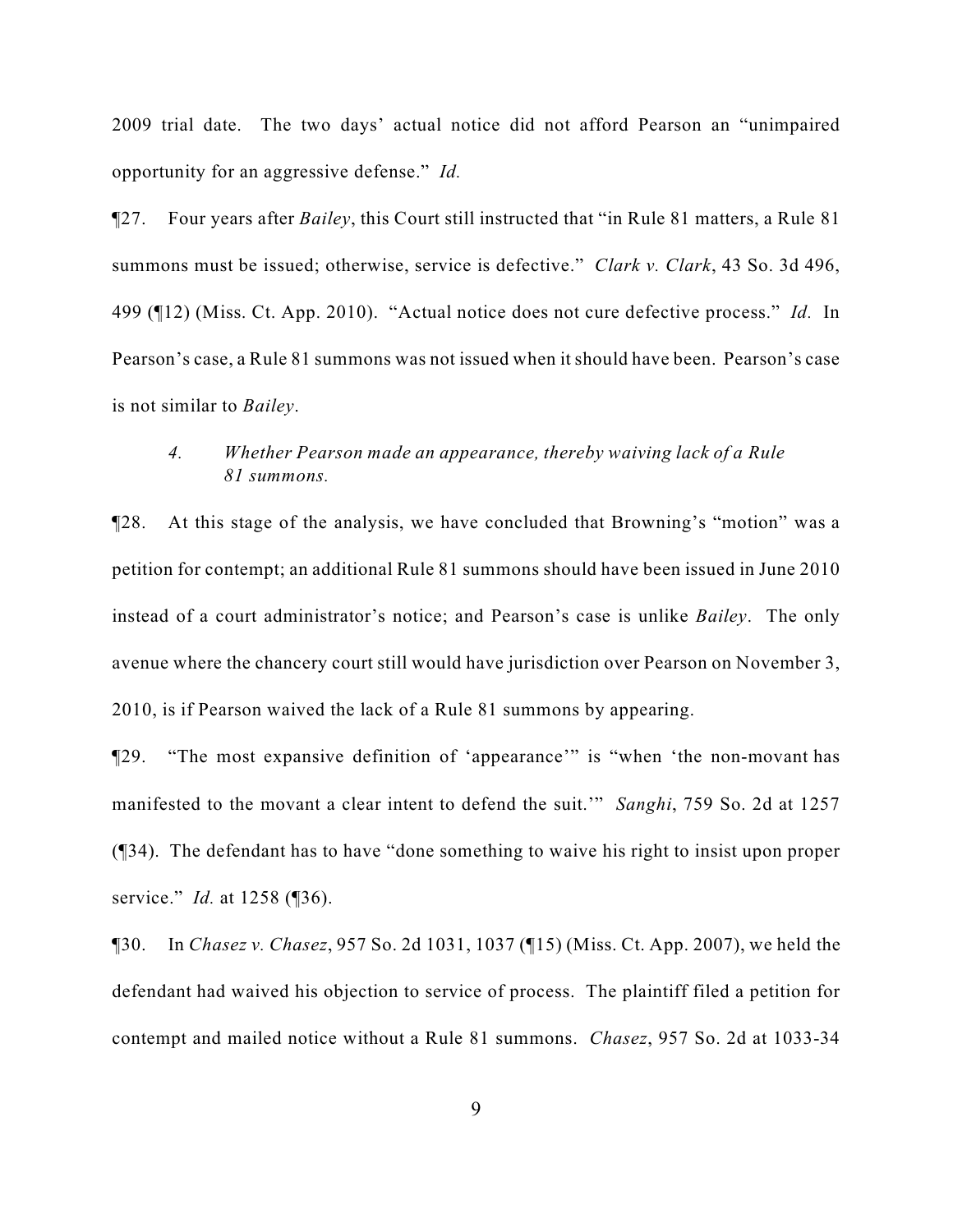(¶2). The defendant, "acting pro se, appeared and indicated his willingness to proceed." *Id.* at 1033 (¶2). However, Pearson never indicated willingness to proceed, but contested notice and asked for a continuance. Pearson demonstrated that because of the two days' notice, he did not have time to get counsel, make arrangements for witnesses to appear, and bring documents. In *Chasez*, the defendant appeared and made no objection to a lack of notice, unlike Pearson who continually objected.

¶31. In *Dennis v. Dennis*, 824 So. 2d 604, 611 (¶18) (Miss. 2002), the defendant "announced ready at the beginning of the hearing, defended the allegations against him[,] and even subpoenaed witnesses to rebut the allegations." This was a waiver of any procedural defects in process or service. The court in *Isom v. Jernigan*, 840 So. 2d 104, 107 (¶10) (Miss. 2003), held that the defendant waived the issue of the Rule 81 summons never having been served because she "obviously was prepared to defend herself and did so as her attorney presented evidence on her behalf to the court." Unlike the defendants in *Isom* and *Dennis*, it is evident from the record that Pearson was not prepared to defend himself due to the lack of notice.

¶32. "With regard to a contempt proceeding, '[t]he fundamental requirement of due process is the opportunity to be heard at a meaningful time and in a meaningful manner.'" *Vincent v. Griffin*, 872 So. 2d 676, 678 (¶6) (Miss. 2004) (quoting *Matthews v. Eldridge*, 424 U.S. 319, 333 (1976)). The record shows Pearson was not given a *meaningful* opportunity to present evidence on his behalf.

¶33. Even though Pearson appeared on November 3, 2010, he protested his lack of notice,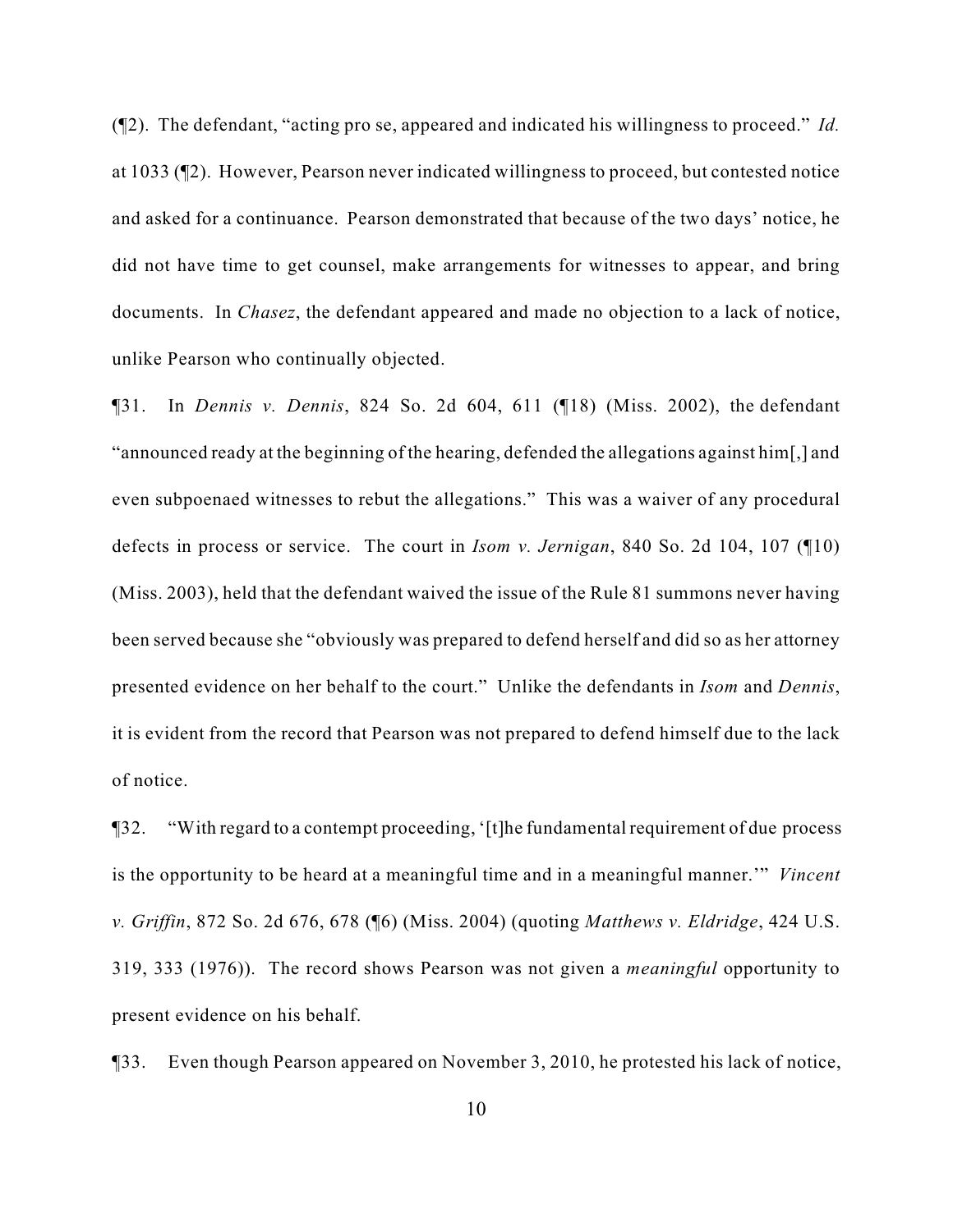regardless of how inartful, such that his appearance cannot be labeled a waiver of insufficient notice. At trial, Pearson stated, "I have no idea what is being brought against me at this time. The only information that I got was from the court website . . . ." Pearson also testified that had "Mr. Ransom [(Browning's attorney)] done his job in notifying me . . . of what was going on, I would have been present today with legal counsel."

¶34. When asked by the court if he had any documents, Pearson answered, "I have many, sir. But none with me today. I thought I was the plaintiff[,] not the defendant." When asked if he had witnesses to call, he said, "I had no one prepared to appear," presumably because of the two days' notice. He said he would have called his children as witnesses.

¶35. The chancery court denied his motion for a continuance, saying Pearson was notified in June 2010, and it did not have the authority to set aside a prior judge's order. However, it was not a prior judge's order that set the trial date. It was a court administrator's notice. ¶36. Even if it is acceptable for someone other than a chancellor or a clerk to reset the trial date under less than strict compliance with Rule 81, the rescheduling must be done on or before the date originally set for the trial. Here, the original date was August 6, 2009. The court administrator's notice was issued in June 2010 after the August 6, 2009 original trial date.

¶37. Regardless of whether *strict* compliance with Rule 81 is no longer required under *Bailey*, the rule nonetheless requires compliance. The notice to Pearson by letter without an additional Rule 81 summons was not acceptable compliance with Rule 81(d)(5). Pearson did not waive this issue by appearing and contesting jurisdiction for lack of sufficient notice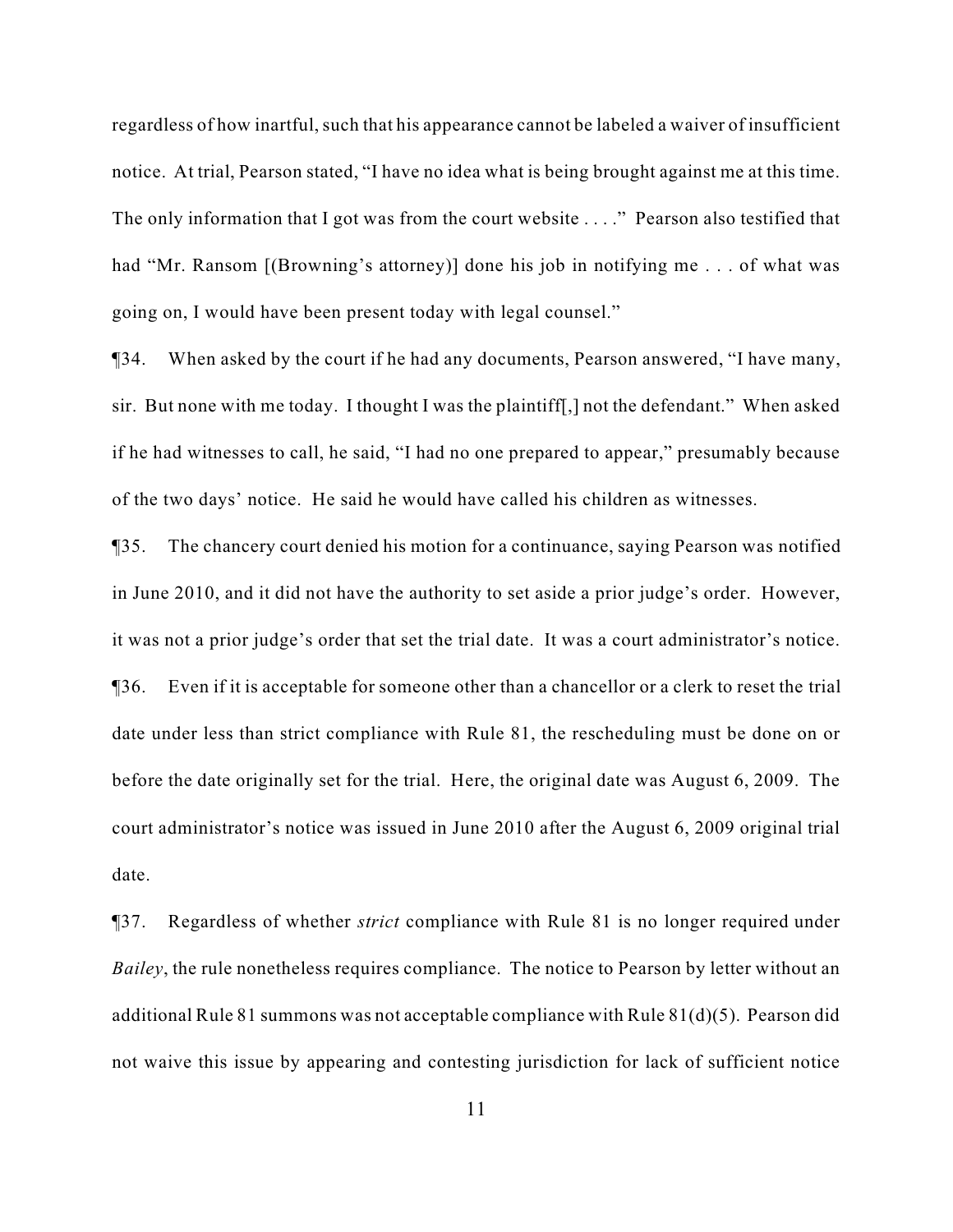under Rule 81.

¶38. Therefore, for all of the above reasons, the chancery court lost jurisdiction over Pearson when Pearson was not given sufficient notice under Rule 81.

*5. Whether the judgment entered in November 2010 was void.*

¶39. The chancery court lost jurisdiction over Pearson when no additional Rule 81 summons was issued. Without proper service of process or without an appearance that operates as a waiver, the chancery court did not have jurisdiction over Pearson. *See Sanghi*, 759 So. 2d at 1257 (¶33). "Actual notice does not cure defective process." *Clark*, 43 So. 3d at 499 (¶12); *see also Mansour v. Charmax Indus., Inc.*, 680 So. 2d 852, 854-55 (Miss. 1996) (citing *Brown v. Riley*, 580 So. 2d 1234, 1237 (Miss. 1991)). "[J]urisdiction is not obtained by a defendant's informally becoming aware that a suit has been filed against him." *Sanghi*, 759 So. 2d at 1257 (¶33) (citing *Mansour*, 680 So. 2d at 854-55).

¶40. The judgment here is void because it was entered without jurisdiction over Pearson. *See Bryant, Inc. v. Walters*, 493 So. 2d at 938; *Duvall*, 224 Miss. at 555, 80 So. 2d at 755; *Roberts*, 866 So. 2d at 476-77 (¶¶7-8). The failure to comply with the appropriate rules for service of process in matters like contempt, even if a defendant is aware of the suit, prevents a judgment from being entered against him. Pearson was never properly summoned to the November 3, 2010 trial. Two days' actual notice was not sufficient to provide a meaningful opportunity to defend. There was no basis for jurisdiction for what occurred from November 3, 2010 onward. Thus, the judgment in the amount of \$53,528.22 is void.

¶41. Therefore, we reverse the judgment of the chancery court and render a judgment in